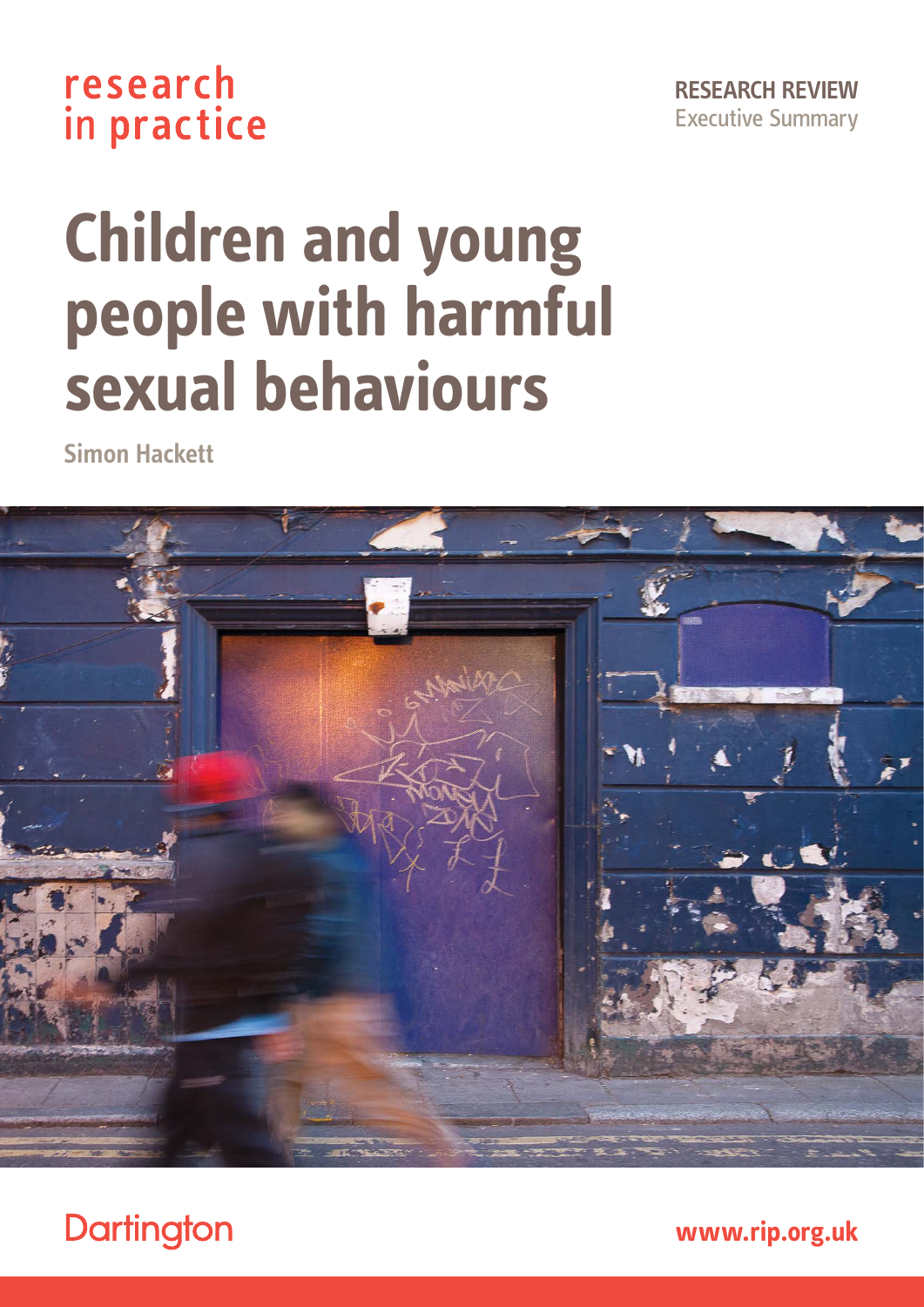## **Introduction The problem of children and young people with harmful sexual behaviours**

**This executive summary of the full Research Review is concerned with children and young people who commit acts of sexual abuse or who harm others as a result of their sexual behaviours.** 

**This is a contested area of policy and practice. The largely hidden nature of child sexual abuse makes recognition difficult; the stigma and shame associated with victimisation may lead to underreporting, making it difficult to accurately measure the true scale of the problem (Masson, 2001).**

Nonetheless, official statistics and existing research suggest that children and young people account for about a quarter of all convictions against victims of all ages (Vizard, 2004) and a third of all sexual abuse coming to the attention of the professional system in the UK (Erooga and Masson, 2006).

In many cases, children and young people occupy dual identities as perpetrator of abuse *and* victim of harm. There is a developing body of research into the issue of children and young people as the perpetrators of acts of sexual abuse, but to date UK-based studies are limited. There is significant overlap between issues associated with sexual abuse by youth and the broader fields of child sexual exploitation, domestic violence, neglect and mental health.

Reflecting a growing professional consciousness, many Local Safeguarding Children Boards (LSCBs) in England now acknowledge the issue of young people with harmful sexual behaviours in their interagency procedures and policy documents. However, no national strategy or overarching service delivery framework exists for this issue in the UK.

#### **Differences in terminology**

**Clouding the issues are the different terms that are used to describe harmful sexual behaviours. The term 'sexually abusive' is mainly used to indicate sexual behaviours that are initiated by a child or young person where there is an element of manipulation or coercion (Burton et al, 1998) or where the subject of the behaviour is unable to give informed consent.** 

**By contrast, the term 'sexually problematic' is more often used to refer to sexual activities that do not include an element of victimisation, but that may interfere with the development of the child demonstrating the behaviour or which might provoke rejection, cause distress or increase the risk of victimisation of the child.** 

**The important distinction here is that whilst abusive behaviour is by definition also problematic, problematic behaviours may not necessarily be abusive (Hackett, 2004). As both 'abusive' and 'problematic' sexual behaviours are developmentally inappropriate and may cause developmental damage, a useful umbrella term is 'harmful sexual behaviours'.** 

Children and young people's sexual behaviours exist on a wide continuum, from 'Normal' and 'Developmentally expected' to 'Highly abnormal' and 'Abusive'.